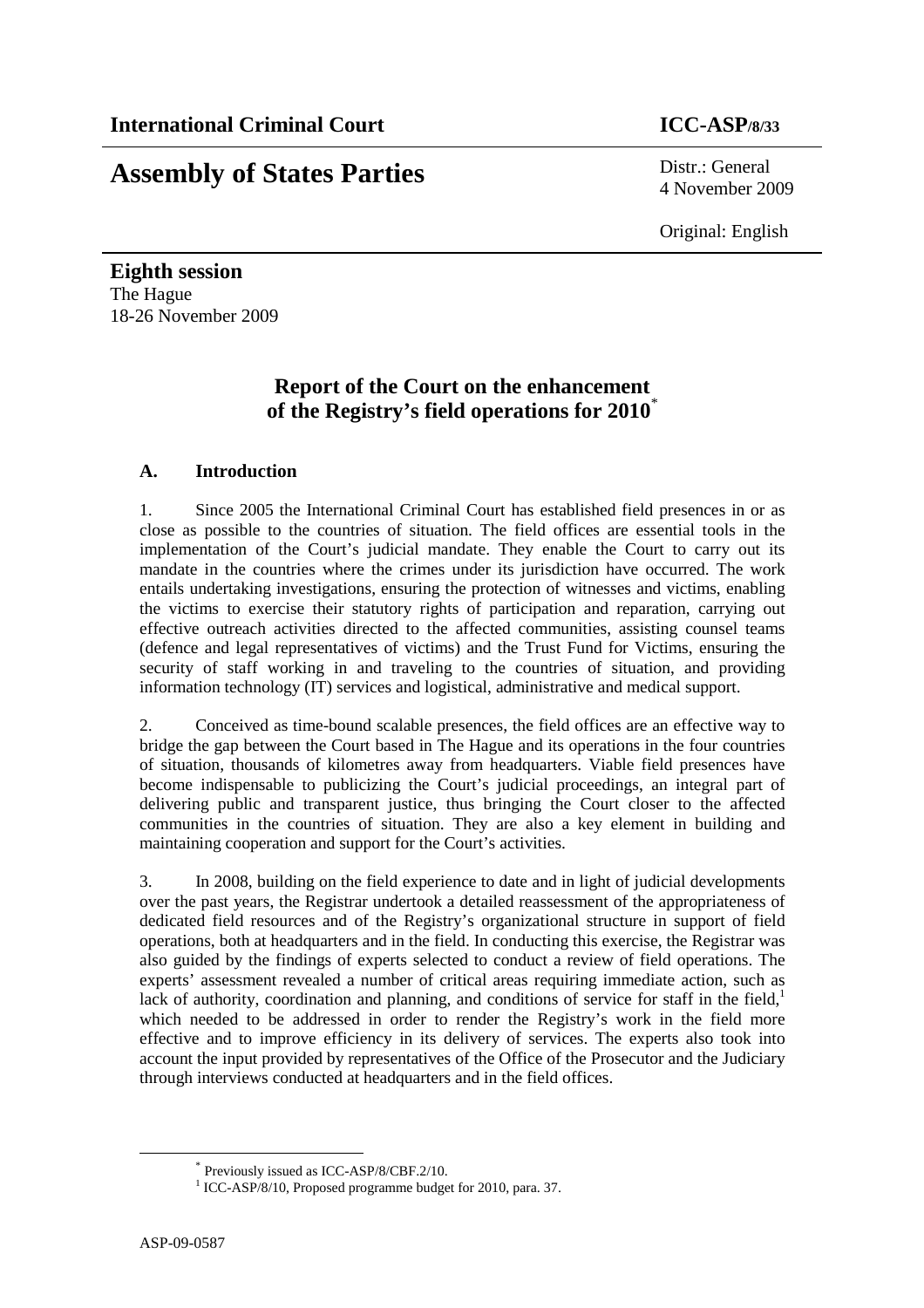4. The review also responds to the wishes of the Committee on Budget and Finance ("the Committee")<sup>2</sup> and the Assembly of States Parties<sup>3</sup> in relation to enhancing the planning and management of field operations.

5. The present report outlines the results of the aforementioned reassessment and the proposed changes for 2010 in relation to the Registry's field operations. The main adjustments relate to the establishment of clear lines of authority and communication, increasing coordination, planning and control capacities, streamlining decision-making processes, and improving the management of human and financial field-allocated resources. It is expected that this will result in increased efficiency in the operation of the various Registry functional units deployed in the field, as well as more timely and higher-quality services and stronger operational support and assistance to the Office of the Prosecutor, the Trust Fund for Victims and defence teams.

6. The proposed programme budget for  $2010<sup>4</sup>$  sets out eight priority objectives. The proposed enhancement of the Registry's field operations relates directly to six of these (investigations, trial, public information and outreach, victims strategy, security, and human resources) and it supports priority objective number eight: efficiency. In 2010, 35.1 million euros are allocated for the Court's field operations. The increase on account of these enhancements amounts to 150,200 euros, representing 0.43 per cent of the total proposed budget for field operations in 2010.

7. The report is divided into two main parts. The first describes the principal characteristics of field operations in relation to the Court's activities and outlines the key features of the Registry's work in the field to date. The second part of the document describes the proposed enhancements of the Registry's field operations for 2010 and the efficiencies associated therewith.

### **B. Field operations in the context of the International Criminal Court**

8. The Regulations of the Registry provide as follows: "In order to fulfill his or her obligations under the Statute and the Rules, the Registrar may, subject to the prior approval of the President and on the basis of an ad hoc arrangement or an agreement with the State concerned, maintain a presence of Registry staff in the field and, where necessary, establish a field office."<sup>5</sup>

9. Bearing in mind the Court's mandate and its unique features, different forms of field presence are required in order to best serve its mission, depending on the nature and complexities of the situation before the Court, the stage of investigations or proceedings and the particular features of the environment where the Court operates. To date five field offices have been established in or near to the situation under investigation by the Court.<sup>6</sup> Field offices have been set up in the face of severe logistical and security obstacles, including the challenge of moving equipment and setting up communications networks in remote areas and carrying out a number of evacuations of Court personnel due to the volatility of the security environment in which the Court operates.

<sup>2</sup> *Official Records of the Assembly of States Parties to the Rome Statute of the International Criminal Court, Seventh session, The Hague, 14-22 November 2008* (International Criminal Court publication, ICC-ASP/7/20), vol. II.B.2, para. 85.

<sup>&</sup>lt;sup>3</sup> Ibid., vol. I, part III, resolution ICC-ASP/7/Res.3, para. 13.

<sup>4</sup> ICC-ASP/8/10, para.11. Objective for 2010: investigations, trials, public information and outreach,

cooperation, victims strategy, security, human resources and efficiency. 5 See Regulations of the Registry, regulation 8: Presence in the field.

<sup>6</sup> Uganda - Kampala; Democratic Republic of the Congo - Kinshasa and Bunia; Central African Republic

<sup>-</sup> Bangui; and Chad - Abéché, in relation to the situation in Darfur/Sudan.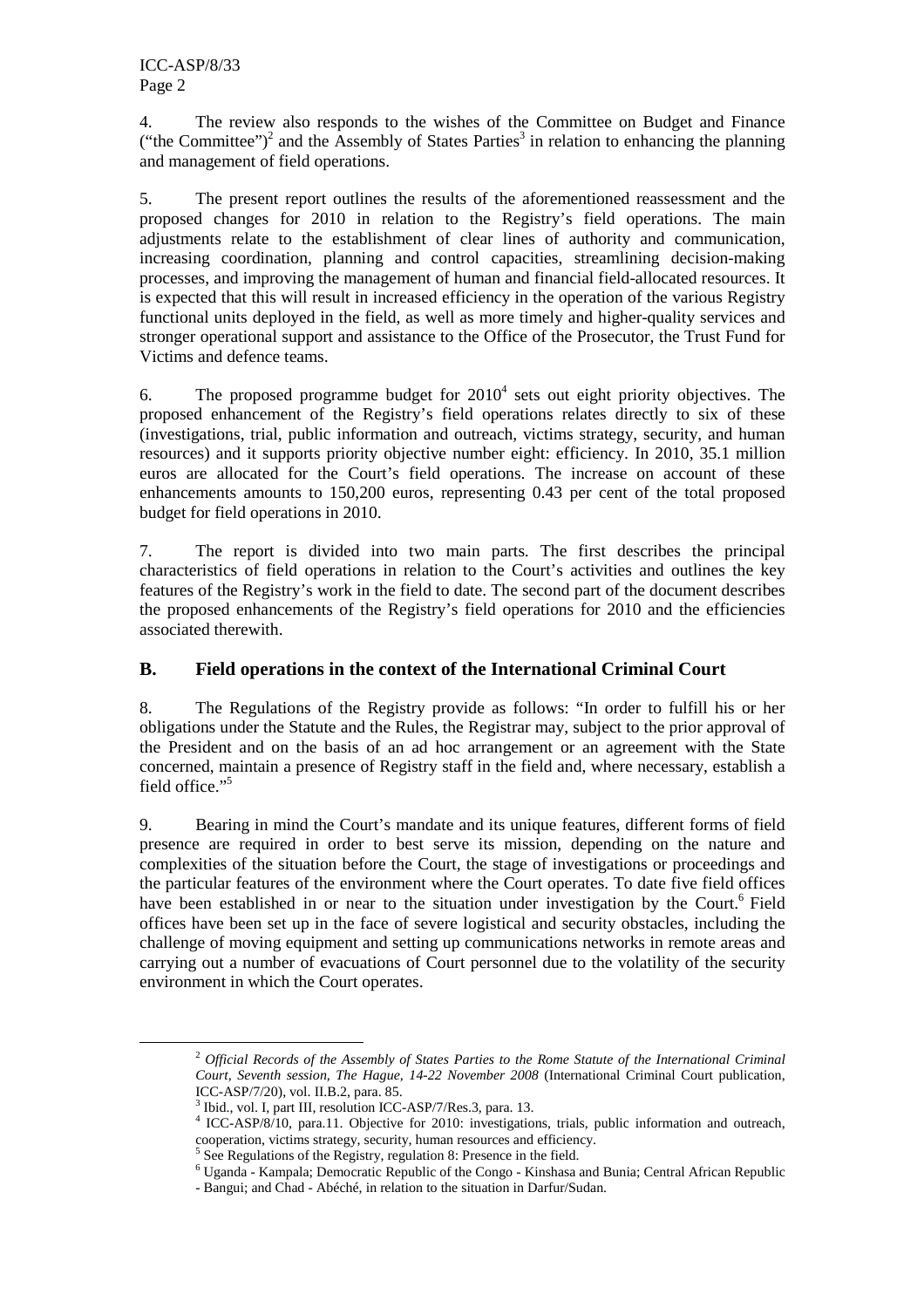10. The initial period of a Registry field operation is primarily dedicated to the establishment of the necessary infrastructure on the ground, following the announcement by the Office of the Prosecutor that he is opening an investigation. At the same time, a number of key field policies and practices have been set up to guide the operation in its early days.

11. It should be stressed that the life span of a field office is dictated by the progress of the Court's judicial proceedings in a given situation and/or case. The climax of a field operation will normally be reached during the trial phase of a case in a given situation. There are various developments in a situation which may trigger a review of operations on the ground and, as a consequence, the scaling up or down of field offices, such as, for example, where an investigation had been opened, but has not resulted in the issuance of arrest warrants, or where arrest warrants have been issued but not implemented for a number of years. The delivery of a judgment in a case could also represent a key indicator for the commencement of a scaling down of a field office and implementation of the completion strategy, including dealing with field residual functions and legacy.

12. In order to rationalize its activities, with the experience accumulated in the early years of field operations and bearing in mind that a field office has to be fully functional in the shortest time possible after the Prosecutor has announced that he is opening an investigation, the Registry has developed a "generic model"<sup>7</sup> of a field office. This model has proved to be useful in the setting up of new offices and providing them with the necessary equipment and resources to support judicial activities in relation to a given situation. It has enabled the streamlining of processes, including identifying suitable premises for the Court's operations, with potential to expand or downsize if need be. Thus, in 2007 the Field Office in the Central African Republic became operational just five months after the Prosecutor's announcement of the opening of an investigation.

13. Another area of critical importance to the success of field operations is the recruitment and retention of staff with field experience and expertise. It has been very difficult over the years to recruit qualified staff for the Court's field-based positions without thoroughly reviewing the conditions of service for this category. To address this matter, an inter-organ working group was established in February 2009. The group reviewed different models applied by United Nations common system organizations operating in the field and examined in depth the question of compensation for the Court's internationally recruited professional field staff, with particular reference to the nature of the Court's work in the field. Through this review it is hoped that qualified professionals with the field expertise to carry out critical work under often difficult living and working conditions can be attracted and retained.

14. To enable the Registry to carry out its specific statutory responsibilities, seven functional units have been deployed, at various stages, in each field office: Victims and Witnesses Unit (VWU), Victims Participation and Reparations Section (VPRS), Public Information and Documentation Section (PIDS), Security and Safety Section (SSS), Field Operations Section (FOS), Information and Communication Technologies Section (ICTS) and Medical Unit (MU). The work of the Registry on the ground has also focused on providing logistics and administrative support to the teams of the Office of the Prosecutor, Trust Fund for Victims and all of the above-mentioned units/sections of the Registry. Additionally, as the Court's judicial proceedings have evolved, the field offices have become essential in providing assistance and support to teams of counsel for the defence, and for legal representatives of victims traveling regularly to the field. In each field office a wide range of IT, medical, logistical and administrative services are being provided on a daily basis, both to

<sup>7</sup> See annex I.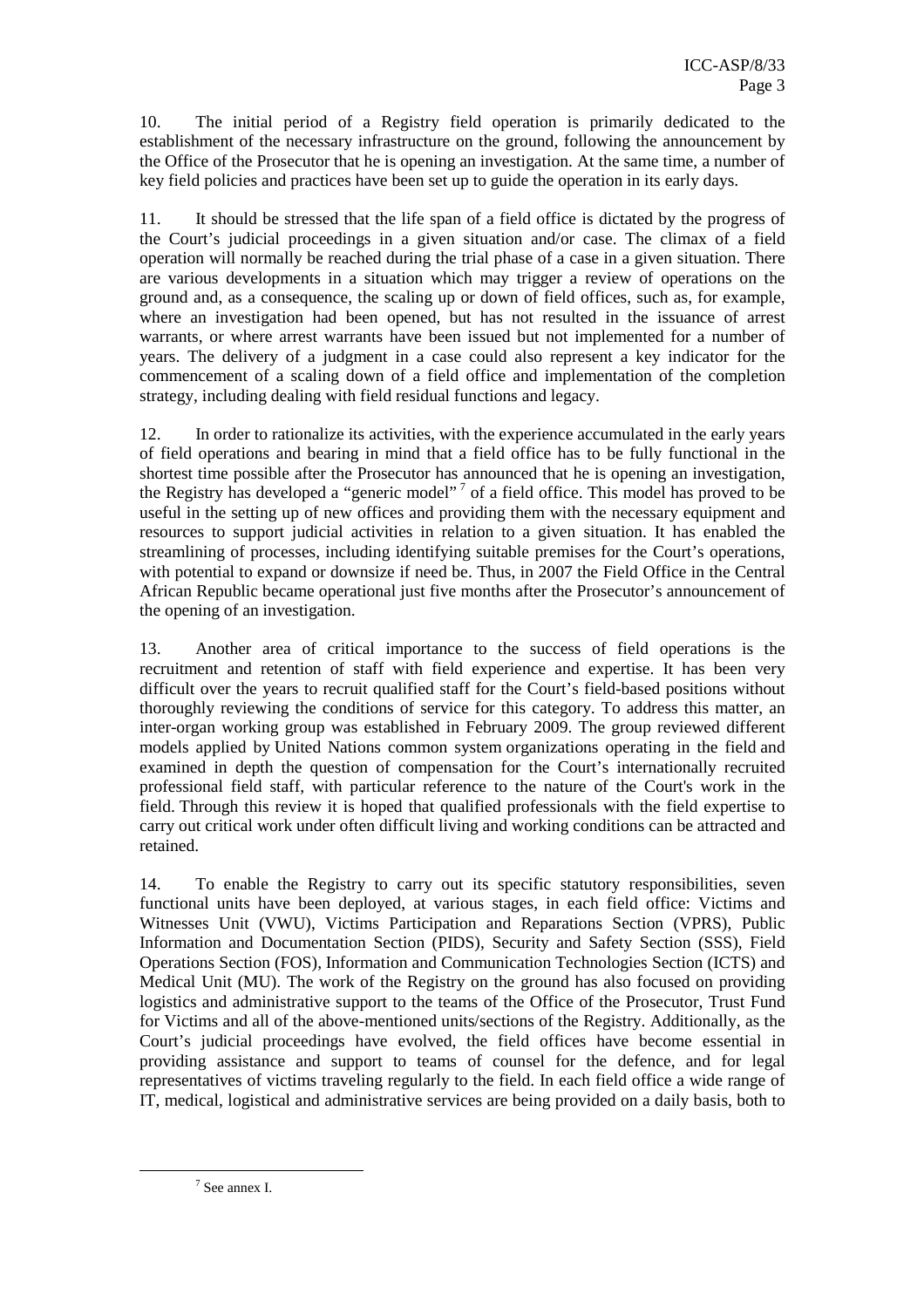ICC-ASP/8/33 Page 4

the field-based staff as well as to Court staff on mission from headquarters. To date, 73 local staff and 31 international staff are working in the four field offices.<sup>8</sup>

15. Since the establishment of the field offices, the deployment of the above-mentioned Registry staff has been driven by immediate necessities. Witnesses and victims had to be protected without delay or risks to their safety; the Court's mandate and judicial proceedings had to be well understood by the affected communities; victims, often living in remote areas, had to be given the opportunity, as soon as possible, to exercise their rights under the Statute, while the security of staff had to be fully guaranteed. Throughout this period, the work of the Registry's functional units on the ground has been coordinated exclusively by their respective sections or units at headquarters in The Hague. There has been no Registry authority on the ground to ensure the operational coordination of its teams. The coordination of logistical and administrative support of the Registry's field activities has been undertaken at headquarters by the Field Operations Section (FOS).

### **C. Proposed enhancement of the Registry's field operations in 2010**

16. As mentioned above, the Registry has gained in-depth insight into the complexities of field operations over the past four years. Currently, the Registry is supporting the work of 104 field-based staff members and a large number of missions. The two tables below illustrate the volume of external and internal missions requiring assistance and support from the field offices. Missions from headquarters to the field are considered external missions, whereas missions within the territory of the country of situation are internal missions.



8 See annex II.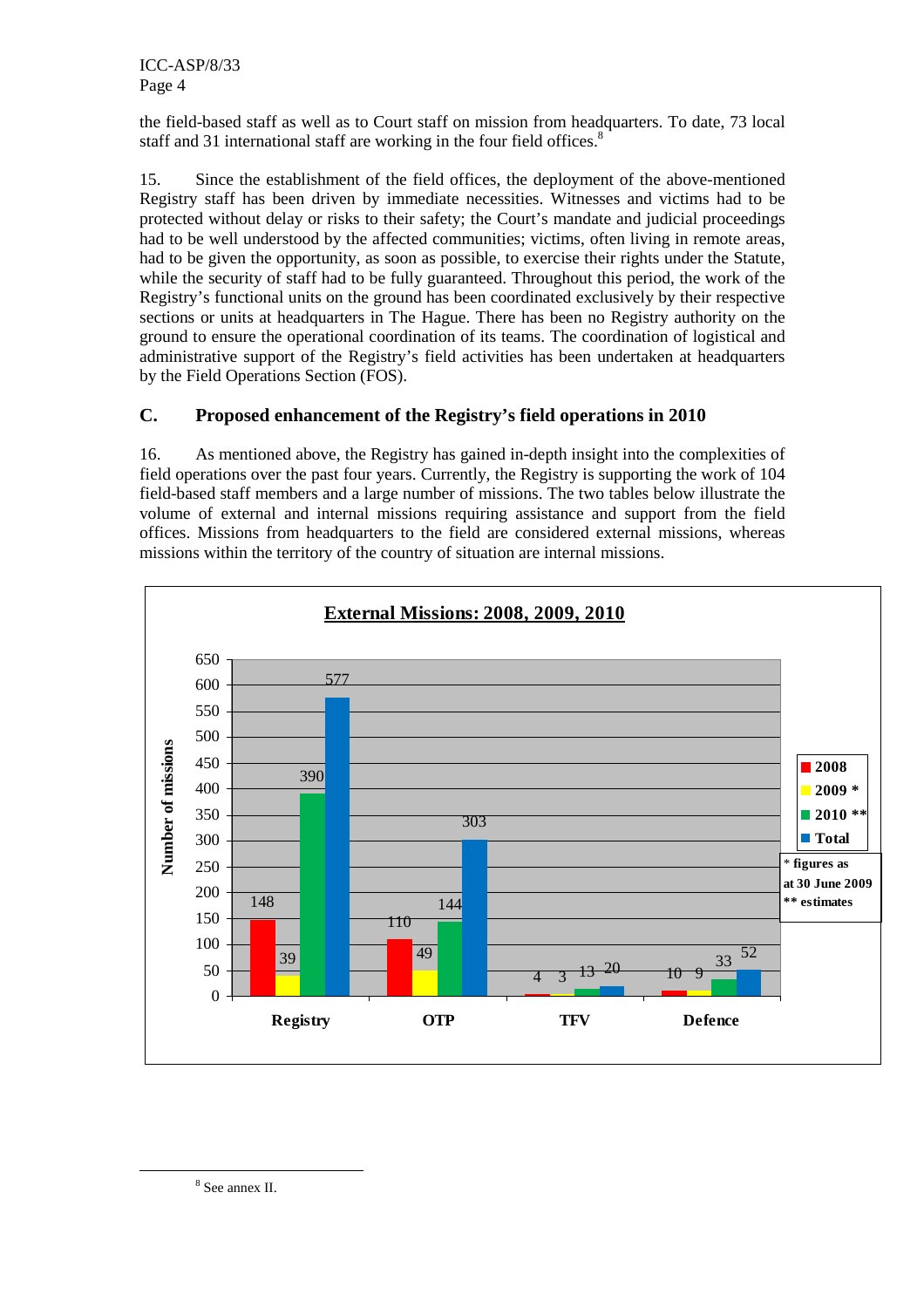

17. In its report on its eleventh session, "[t]he Committee noted that the field offices of the Court had grown rapidly over the past two years, mostly in an unplanned manner as the Court responded to immediate pressures".<sup>9</sup>

18. In response to the Committee, with a view to optimizing the field presence in light of growing field needs and in order to ensure a strategic policy-driven development of field operations, the Field Operations Section has been strengthened. The Registrar has presented to the Presidency a comprehensive plan focused on enhancing authority, coordination and planning, and streamlining decision-making and communication lines, thereby increasing efficiency in the Registry's operations on the ground and the provision of services to the Office of the Prosecutor, defence teams and the Trust Fund for Victims. The plan will assist the Registry in its operations in the countries of situation by ensuring coherence and consistency in its approaches and improved management of field resources. The Presidency fully supports the plan presented by the Registrar.

#### **1. Field-related enhancements**

 $\overline{a}$ 

19. The proposed enhancements relating to the Registry's operation in the countries of situation aim at addressing the following key areas: authority, coordination and planning, management and control of field-related human and material resources, and provision of services.

<sup>9</sup> *Official Records of the Assembly of States Parties to the Rome Statute of the International Criminal Court, Seventh session, The Hague, 14-22 November 2008* (International Criminal Court publication, ICC-ASP/7/20), vol. II.B.2, para. 85.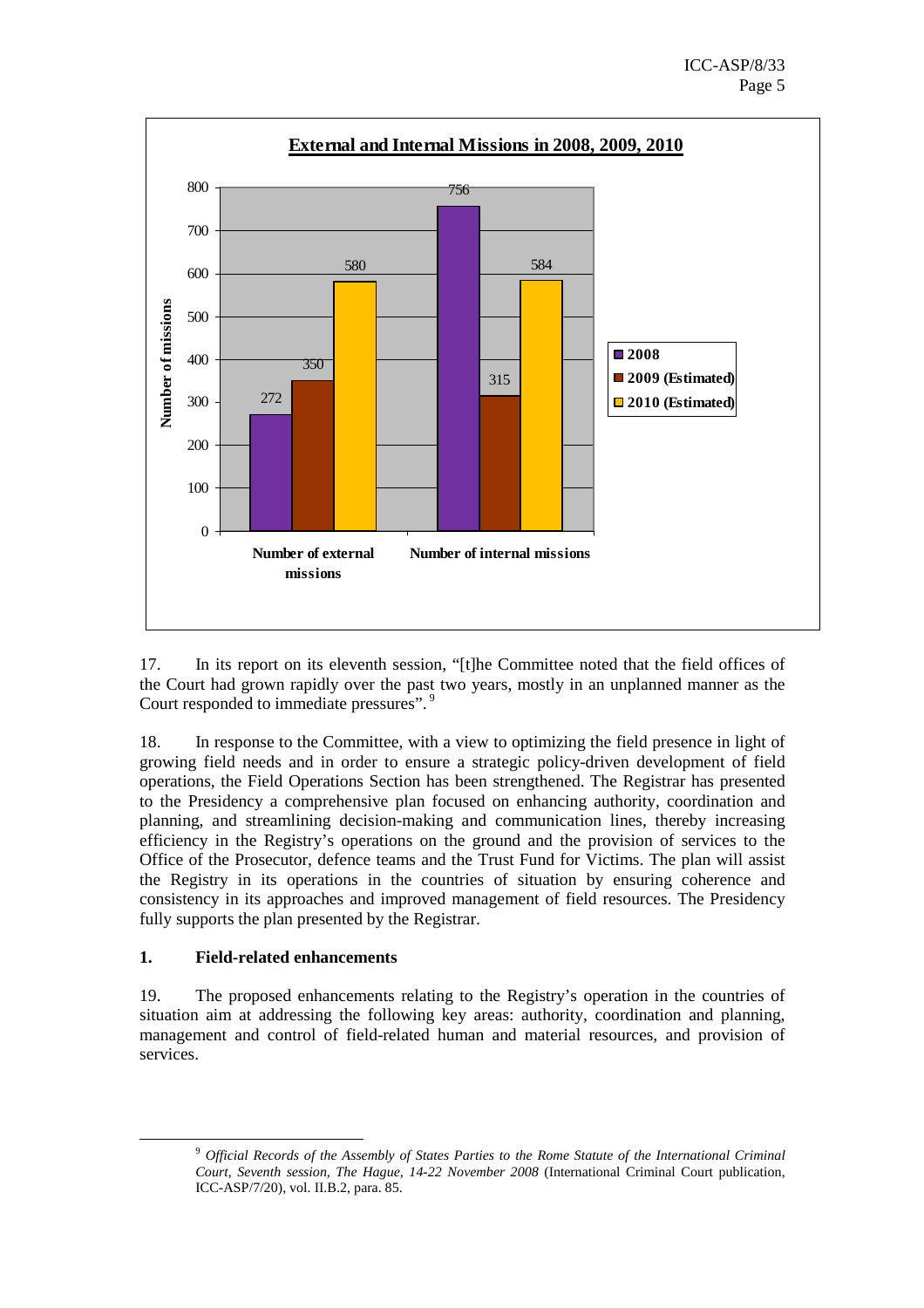#### **a. Authority, coordination and planning**

20. To date, the structure of the Registry's field-based units/sections in each field office is horizontal, meaning that each Registry functional unit is headed by a coordinator. There is no overall Registry authority on the ground. The Field Office Manager (FOM) is primarily responsible for the coordination of support activities, namely logistical and administrative, for the Office of the Prosecutor, counsel teams, the Trust Fund for Victims and all of the Registry's sections or units represented on the ground. He/she exercises no coordination and control function with respect to the work of the Registry's teams represented in the field office. Each functional Registry unit represented on the ground reports back on all aspects of its work to its respective section or unit in The Hague. A considerable amount of time, energy and resources is spent while awaiting decisions from headquarters, particularly when conflicting and/or competing requests from other Registry sections based in the field arise.



21. With the proposed enhancement, the profile of the four Field Office Managers will be changed. As Heads of Registry Teams in the Field ("Heads of Registry"), they will be provided with sufficient authority to ensure the effective coordination of Registry field-based staff and financial resources. Better coordination will ensure a unified approach vis-à-vis external actors, including United Nations peacekeeping missions, local and central authorities, representatives of various United Nations agencies and other regional bodies whose support is indispensable for the conduct of efficient operations on the ground. It will also increase the capacity to deal with unforeseen and/or critical situations locally at country level, such as coordinated response to deteriorating security situations and the coordination and implementation of complex evacuation plans. Overall, it will reflect positively on the credibility of the Registry's actions on the ground.

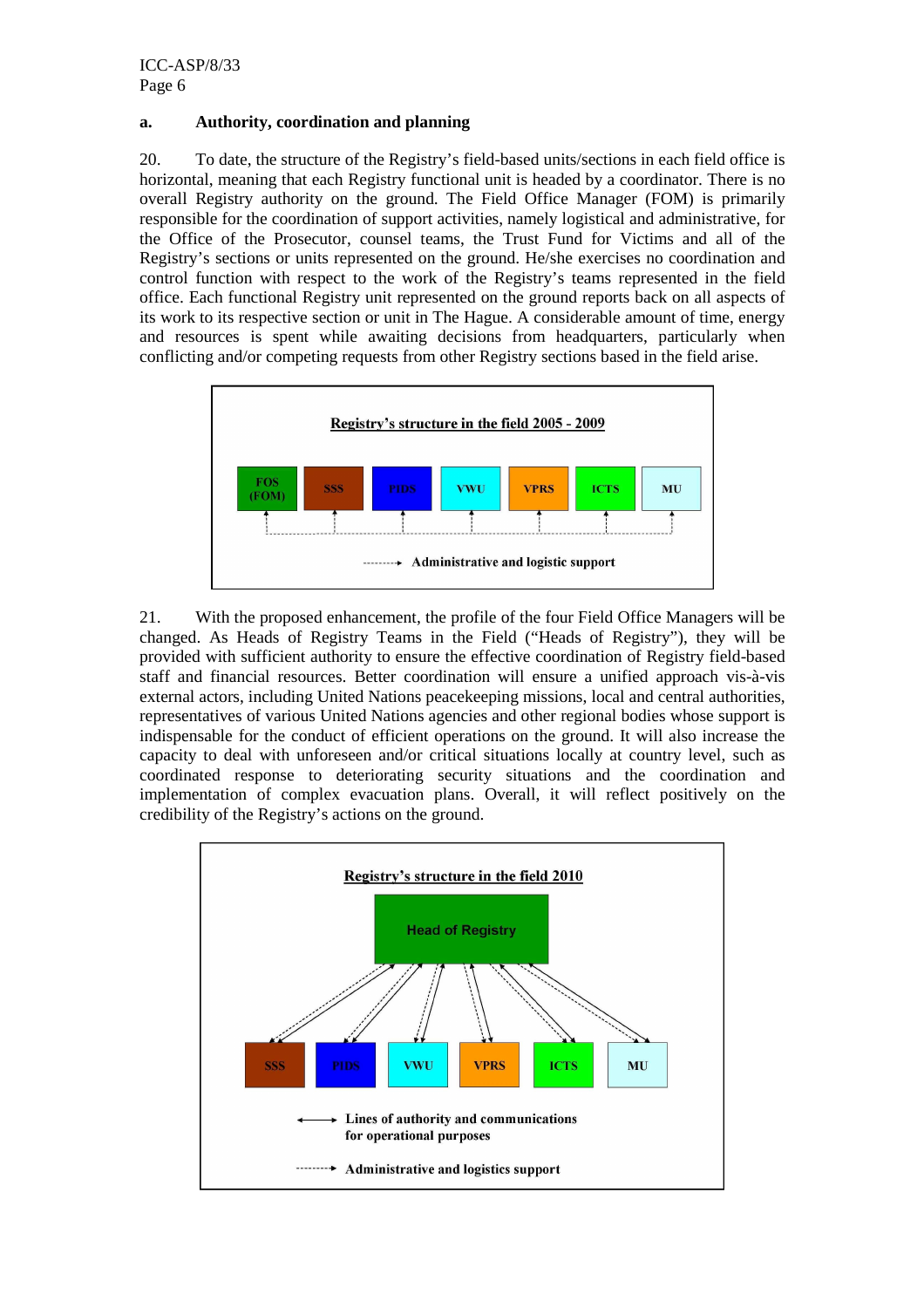#### **b. Management and control of field-related human and material resources**

22. As regards the administrative and logistical functions currently performed by the Field Office Manager, their planning, monitoring and control will be retained in the portfolio of the Head of Registry. In turn, local national staff with expertise in these areas will ensure the daily implementation of these functions.

23. Bearing in mind the limited resources of each field office, further efficiencies will be achieved in the management of the Registry's human and financial resources through the proper planning and prioritization of field needs. A judicious, centralized and rigorous control of the limited resources of the field offices will also be ensured. This process will be facilitated through the direct operation from the field office of a number of systems, such as SAP, which will allow the Heads of Registry to establish and monitor the performance of field activities by means of key performance indicators. This system will assist in centralizing key administrative functions in the field such as procurement, human resources and finance, currently performed by each Registry-based section. Control layers are ensured both at field level through the Head of Registry, and at headquarters through the Operational Support Unit of the Field Operations Section.

24. The Head of the Registry in the field will also act as a primary interlocutor for the Office of the Prosecutor's Field Operations Officer and counsel teams traveling to the countries of situation, with a view to ensuring timely and qualitative support services.

#### **c. Provision of services**

25. The Head of Registry, with appropriate seniority, skills and competencies, would be far better placed to act, under the delegated authority of the Registrar, as the interface with a number of local interlocutors on matters pertaining to the areas of responsibility of the Registry. Through coordination with these interlocutors, he/she will help enhance communication and coordination with such actors in relation to the assistance lent to the field operations. In turn, this will have a positive effect on the quality of services and the timely support and services provided by these actors to the Court's field activities. Furthermore, he/she will ensure that these interlocutors are not approached by different Registry field-based units in an uncoordinated manner, thus ensuring consistency in the Registry's external approaches, centralization of requests and needs, their prioritization and timely resolution through appropriate channels. Hence, clear lines of authority and communications will be established, eliminating redundancies and duplication in operations, while ensuring sufficient and timely cooperation with local actors.

26. Having an overview of the Registry's operations in the country and with wider responsibilities than those currently enjoyed by Field Office Managers, the Head will be better placed and equipped to establish and implement contingency plans and deploy effectively the necessary support resources in order to deal with unforeseen developments. He/she will be in a position to provide critical information to inform completion strategies and collect pertinent data so as to enable a thorough assessment of the timing and scaling up or down of field presences.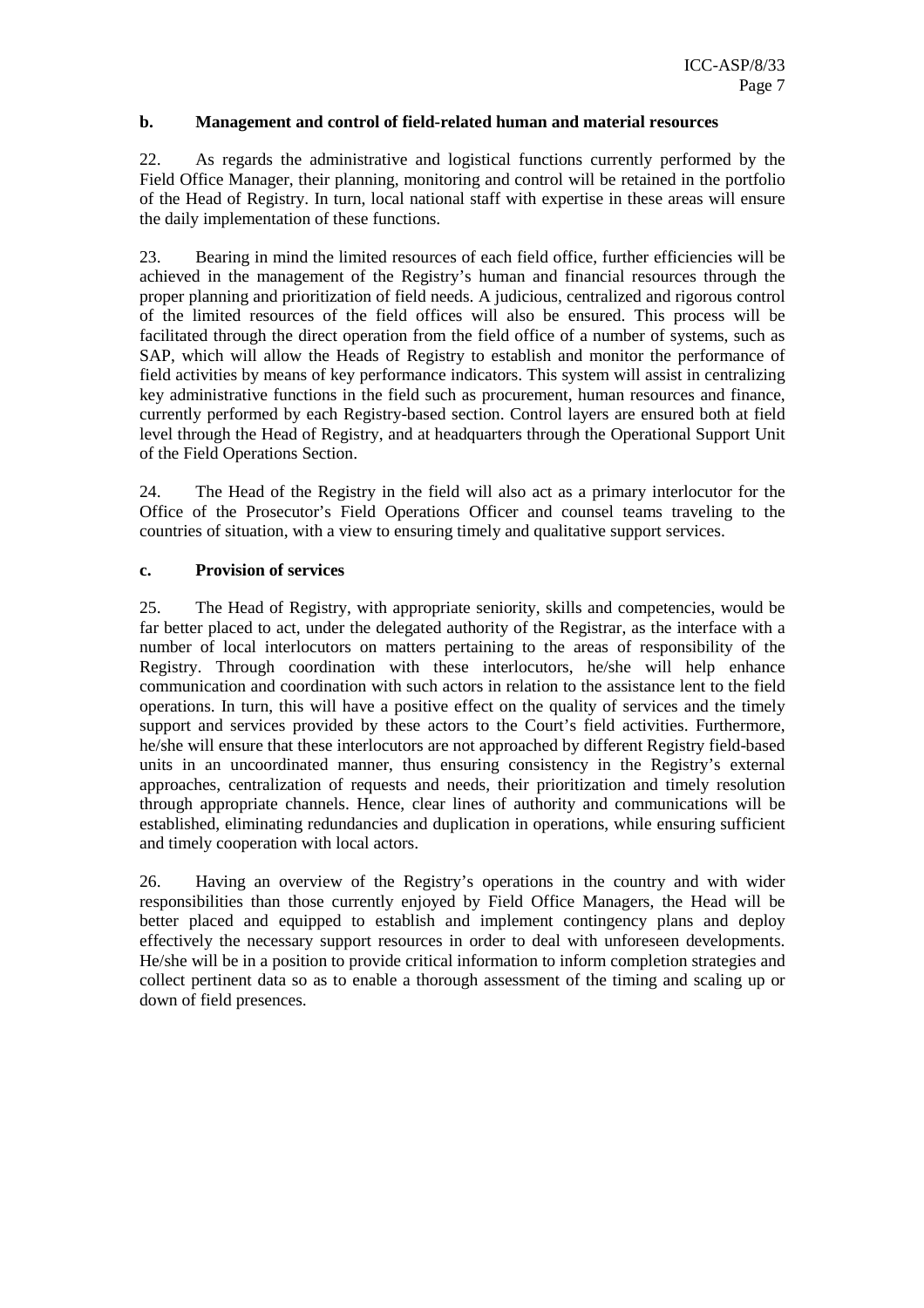#### **2. Headquarters**

27. Coordinated and effective interaction between the field offices and the Field Operations Section based in The Hague is key in achieving further efficiencies. The coordination of logistical and administrative support for field operations is ensured through the Operational Support Unit of the Field Operations Section.

28. The Head of the Operational Support Unit was originally recruited as a Logistics Officer. With the development of field operations over the years, the post's functions have been expanded to address key areas such as mission implementation, monitoring, support and oversight within workable operational frameworks. The Head acts as focal point on all field logistic and administrative matters.

29. As stated in paragraph 17, development of policy-driven field operations and enhancement of planning capacity were identified by the Committee on Budget and Finance as main areas which require further improvement.

30. With policy formulation and development taking place increasingly in the field, capacity will be required to collect, analyse and develop cross-situation good practices. Field experience and expertise accumulated to date needs to be captured, preserved and used in the subsequent development of field operations. Enhancing responsiveness to communications received from the field by headquarters is an effective tool in advancing work. Distilling field experiences and draft communications so as to ensure consistency in the approaches by the Heads of Registry across all situations is essential. Capacity to develop guidelines on ways to promote proper consultation and decision-making and adapt field practices and policies to the development of the judicial proceedings will contribute to the advancement of the field work in particular guidelines for the support provided to defence teams and legal representatives of victims. Currently, this capacity does not exist.

31. In 2010, it is proposed to address the aforementioned issues and strengthen the Coordination and Planning Unit of the Field Operations Section through the establishment of a new position: Head of the Strategic Planning and Coordination Unit. The incumbent will be responsible for the provision of overall guidance and coordination of all substantive aspects of the field work undertaken by the Heads of Registry. He/she will be responsible for drafting field policies, guidelines and strategies to achieve coordination amongst the Registry's fieldbased teams and the Field Operations Section and other Registry sections as required. In cooperation with field offices and relevant sections of the Registry, he/she will be responsible for ensuring proper planning of field activities and promoting proper consultation and decision-making. The consolidation of field experience and expertise and its integration into subsequent development of Registry's field operations, including scaling of field offices and field residual functions, are also part of the portfolio.

32. The Coordination and Planning Unit is also responsible for collection of field operations management indicators, delivery of statistics, trends and impact analysis, which will be key factors informing the internal discussions relating to the scaling and completion strategies of the field offices.

33. Establishing a training scheme for field-based Registry staff and promoting a culture of best practices and lessons learned within the field offices will be coordinated through this unit.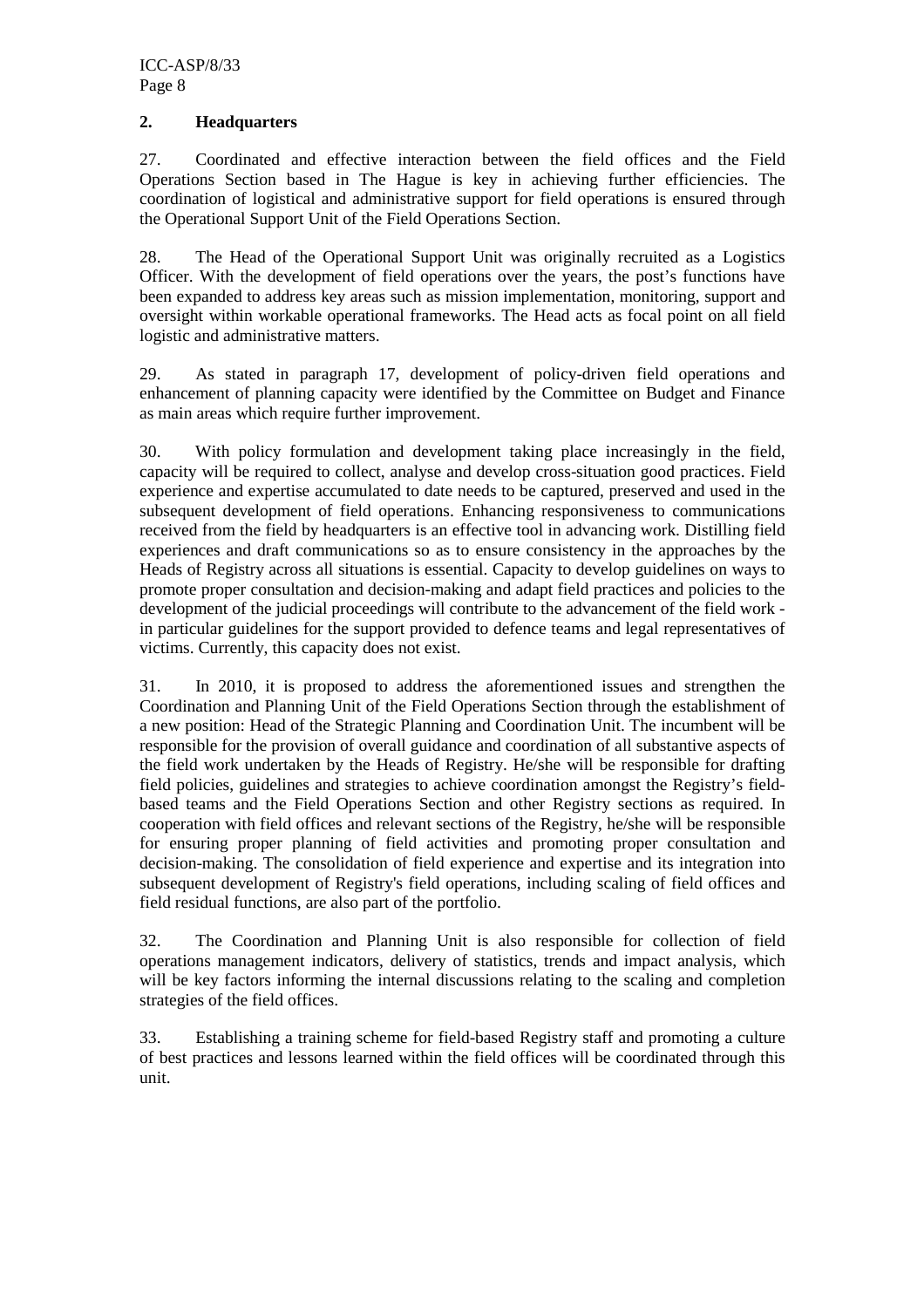#### **3. Allocated resources**

 $\overline{a}$ 

34. The Registry's enhancements for field operations amount to 150,200 euros, broken down as follows:<sup>10</sup>

- One new post: P-4 Head of the Strategic Coordination and Planning Unit.
- Two conversions from GTA to established posts: one P-2 Strategic Planning Officer and one GS-OL (Administrative Assistant), reducing general temporary assistance by 109,800 euros.
- Six re-classifications: one P-4 to P-5 (Head of Field Operations Section), one P-3 to P-4 (Head of Operational Support Unit) and four P-3 to P-4 (Heads of Registry in the Field), part of the Court-wide reclassification exercise.
- Common system costs: 59,300 euros.

**<sup>10</sup>** See annex III. Sub-programme 3280: Field Operations Section - proposed budget and staffing for 2010.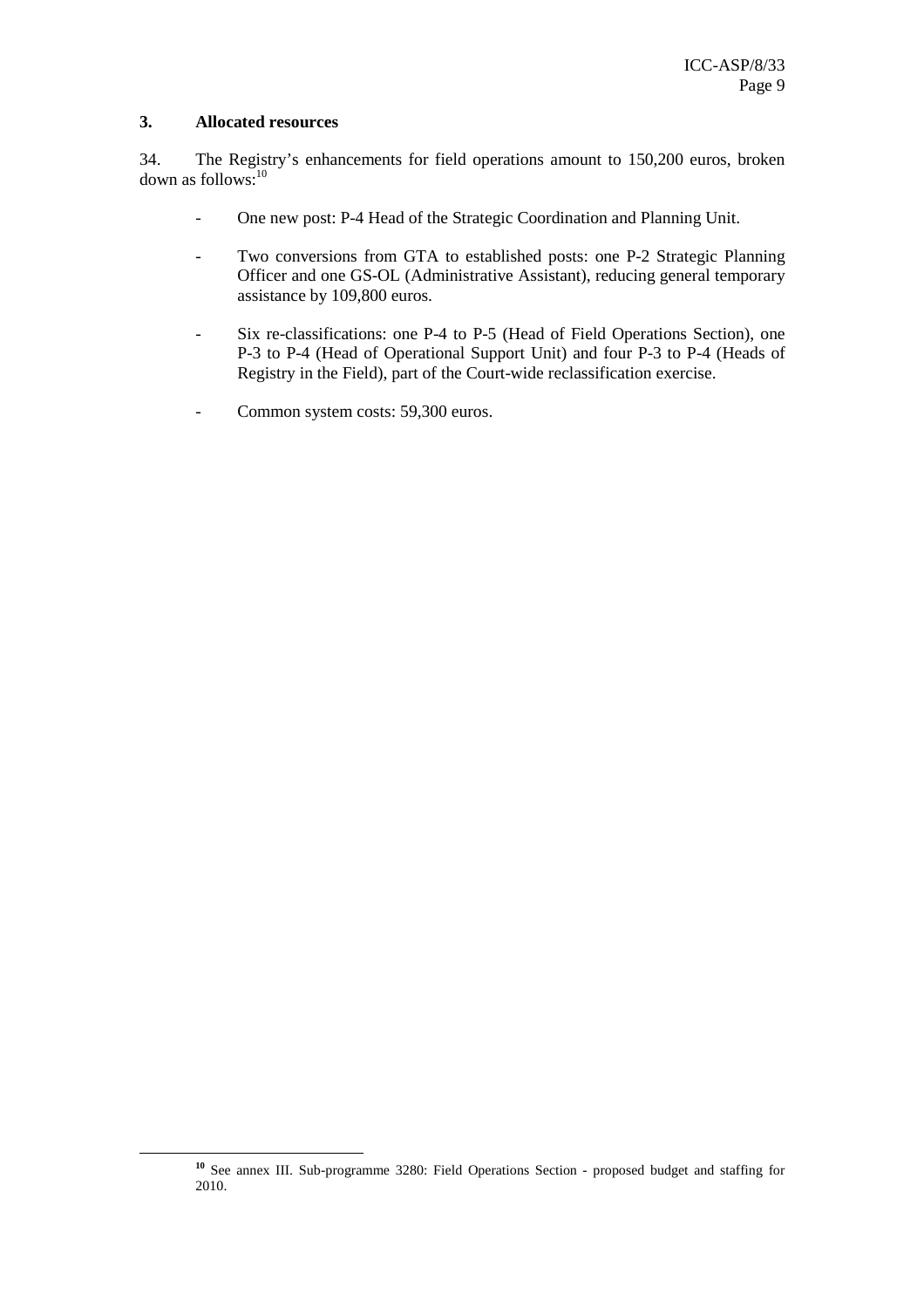# **Annex I**

# **Field office generic structure**

| Office of the<br><b>Prosecutor</b><br>$(OTP)$ : |                 | <b>Field Operations Section (FOS):</b>                            | 1 P-3 (Field Office Manager)<br>7 GS-OL (1 Administrative<br>Assistant, 5 Drivers, 1 Cleaner) |
|-------------------------------------------------|-----------------|-------------------------------------------------------------------|-----------------------------------------------------------------------------------------------|
| $1 P-3$<br>1 GS-OL<br>(Field                    |                 | <b>Information and Communication Technologies Section (ICTS):</b> | 1 GS-OL IT Technician                                                                         |
| Operations<br>Assistant)                        | <b>Registry</b> | <b>Medical Unit:</b>                                              | 1 GS-OL Paramedic                                                                             |
|                                                 |                 | <b>Safety and Security Section (SSS):</b>                         | $1 P-3$<br>2 GS-OL (Security Lieutenants)                                                     |
|                                                 |                 | Victims and Witnesses Unit (VWU):                                 | 1 P-3, 1-P2<br>4 GS-OL                                                                        |
|                                                 |                 | <b>Public Information and Documentation Section (PIDS):</b>       | $1 P-2$<br>$2$ GS-OL                                                                          |
|                                                 |                 | <b>Victims Participation and Reparations Section (VPRS):</b>      | $1 P-2$<br>1 GS-OL                                                                            |
|                                                 |                 | <b>Trust Fund for Victims (TFV):</b>                              | $1P-2$<br>1 GS-OL                                                                             |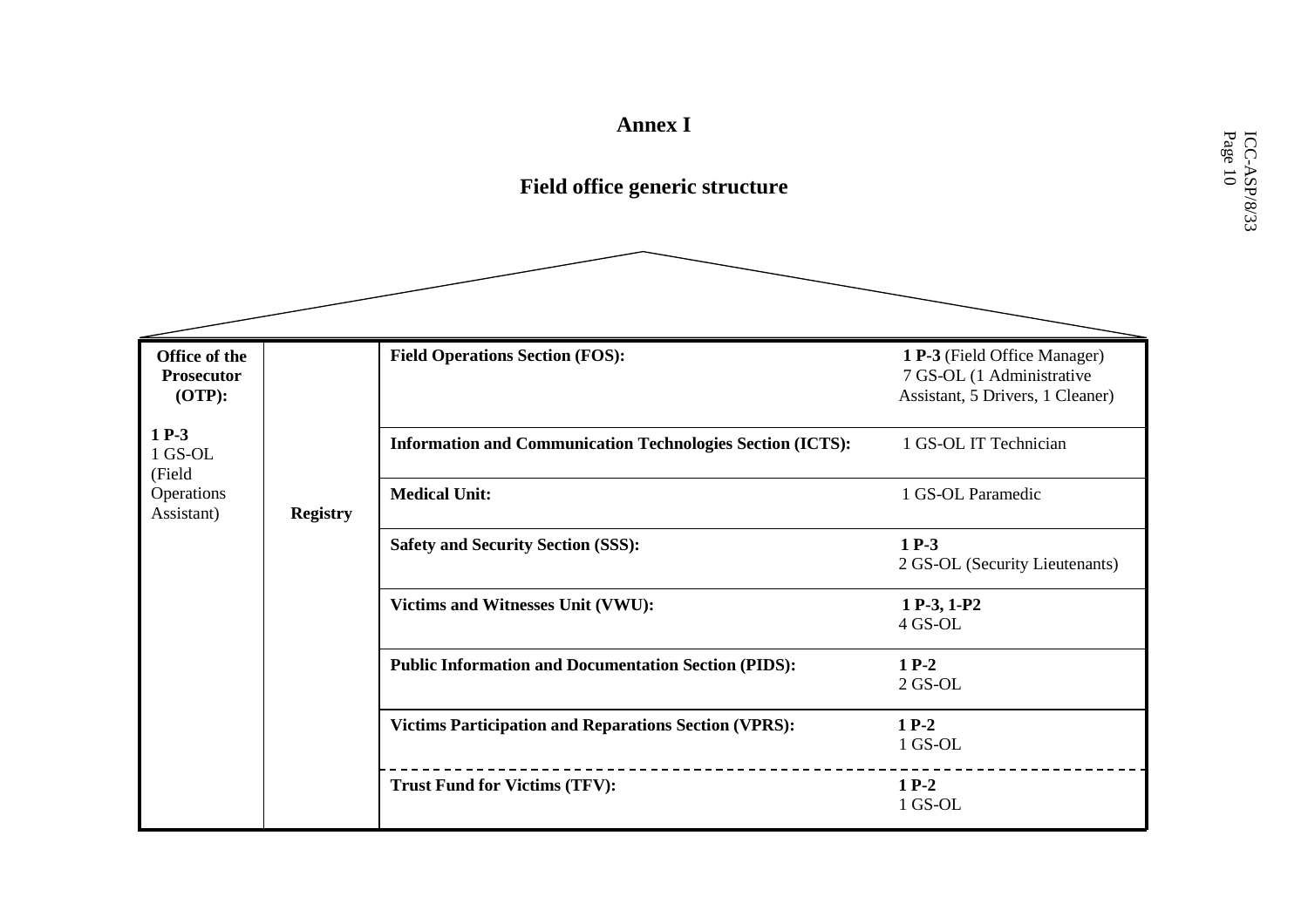# **Annex II**

## **Field offices: 2009 staff statistics and breakdown**



ICC-ASP/8/33  $\rm{ICC-ASP/8/33}$  Page 11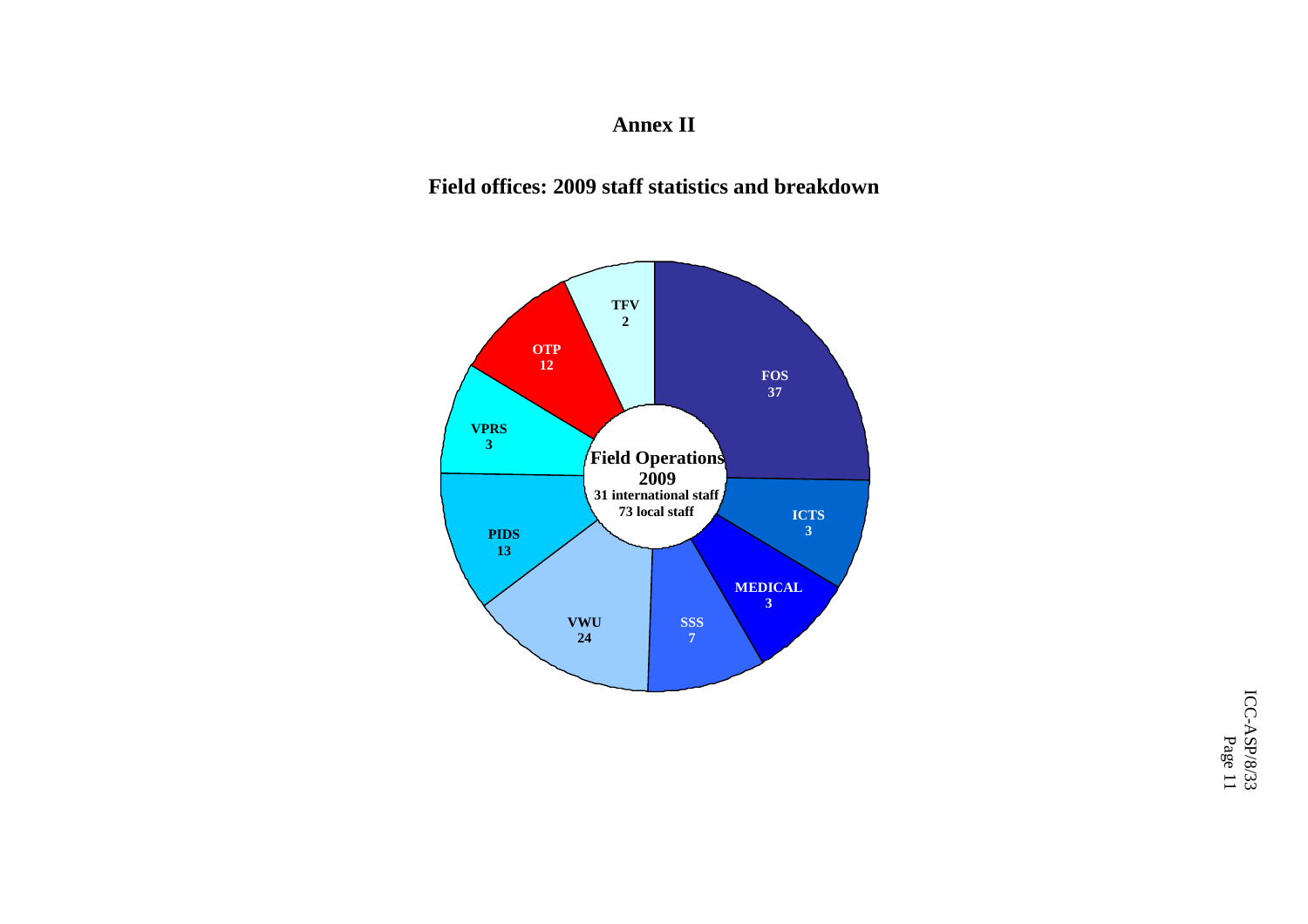| <b>Field Office</b> | <b>Field Operations</b><br><b>Section (FOS)</b>                            | <b>Information and</b><br><b>Communication</b><br><b>Technologies (ICTS)</b> | <b>Medical</b><br>Unit | <b>Safety and Security</b><br><b>Section (SSS)</b>                            | <b>Victims and</b><br><b>Witnesses Unit</b><br>(VWU) | <b>Public Information</b><br>and Doc. Section<br>(PIDS) | <b>Victims</b><br><b>Participation and</b><br><b>Reparations</b><br><b>Section (VPRS)</b> | <b>Trust Fund</b><br>for Victims<br>(TFV) | Office of the<br><b>Prosecutor</b><br>(OTP)                                                  | <b>TOTAL</b> | ICC-<br>Page<br>$\frac{45}{12}$ |
|---------------------|----------------------------------------------------------------------------|------------------------------------------------------------------------------|------------------------|-------------------------------------------------------------------------------|------------------------------------------------------|---------------------------------------------------------|-------------------------------------------------------------------------------------------|-------------------------------------------|----------------------------------------------------------------------------------------------|--------------|---------------------------------|
| Kinshasa<br>(DRC)   | 1 P-3 (FOM)<br>7 GS-OL:<br>1 Admin. Assistant<br>5 Drivers<br>1 Cleaner    |                                                                              |                        | $1P-3$<br>1 GS-OL<br>(Security)<br>Lieutenant)                                | $1 P-3$<br>$1 P-2$<br>6 GS-OL                        | $1 P-2$<br>$2$ GS-OL                                    | $1 P-2$<br>$2$ GS-OL                                                                      |                                           | $2P-3$<br>$2$ GS-OL:<br>1 Field Operations<br>Coordinator<br>1 Field Operations<br>Assistant | 27           |                                 |
| Bunia (DRC)         | $3$ GS-OL:<br>1 Forward FOM<br>1 Driver<br>1 Cleaner                       |                                                                              |                        | 1 GS-OL<br>(Security)<br>Lieutenant)                                          | 3 GS-OL                                              | 3 GS-OL                                                 |                                                                                           | $1 P-2$                                   | $1$ GS-OL:<br><b>Field Operations</b><br>Coordinator                                         | 12           |                                 |
| Kampala<br>(Uganda) | 1 P-3 (FOM)<br>$7$ GS-OL:<br>1 Admin. Assistant<br>5 Drivers<br>1 Cleaner  | 1 GS-OL<br>(IT Technician)                                                   | 1 Nurse                | $1 P-3$<br>(recruitment<br>completed)<br>1 GS-OL<br>(Security)<br>Lieutenant) | $1 P-3$<br>$1 P-2$<br>4 GS-OL                        | $1 P-2$<br>$4$ GS-OL                                    | 1 P-2 (under<br>recruitment)<br>$2$ GS-OL                                                 | $1 P-3$                                   | $1 P-3$<br>$2$ GS-OL:<br>1 Field Operations<br>Officer<br>1 Field Operations<br>Assistant    | 27           |                                 |
| Bangui<br>(CAR)     | 1 P-3 (FOM)<br>7 GS-OL:<br>1 Admin. Assistant<br>5 Drivers<br>1 Cleaner    | 1 GS-OL<br>(IT Technician)                                                   | 1 Nurse                | $1 P-3$<br>(under recruitment)<br>1 GS-OL<br>(Security)<br>Lieutenant)        | $1 P-3$<br>$2$ GS-OL                                 | $1 P-2$<br>$2$ GS-OL                                    | 1 GS-OL (under<br>recruitment)                                                            |                                           | $1 P-3$<br>$1$ GS-OL:<br><b>Field Operations</b><br>Assistant                                | 18           |                                 |
| Abéché<br>(Chad)    | 1 P-3 (FOM)<br>$9$ GS-OL:<br>2 Admin. Assistants<br>6 Drivers<br>1 Cleaner | $1$ GS-OL<br>(IT Technician)                                                 | 1 Nurse                | $1P-3$<br>(under recruitment)<br>1 GS-OL<br>(Security)<br>Lieutenant)         | $1 P-3$<br>$1P-2$<br>$2$ GS-OL                       | 1 GS-OL (under<br>recruitment)                          | 1 GS-OL (under<br>recruitment)                                                            |                                           | $1 P-3$<br>$1$ GS-OL:<br><b>Field Operations</b><br>Assistant                                | 20           |                                 |
| <b>TOTAL</b>        | 37                                                                         | 3 <sup>7</sup>                                                               | 3                      | $\overline{7}$                                                                | 24                                                   | 13                                                      | $\overline{3}$                                                                            | $\overline{2}$                            | <b>12</b>                                                                                    | 104          |                                 |

Note: All field offices support missions of Defence and other bodies such as Office of Public Counsel for the Defence (OPCD), Office of Public Counsel for Victims (OPCV).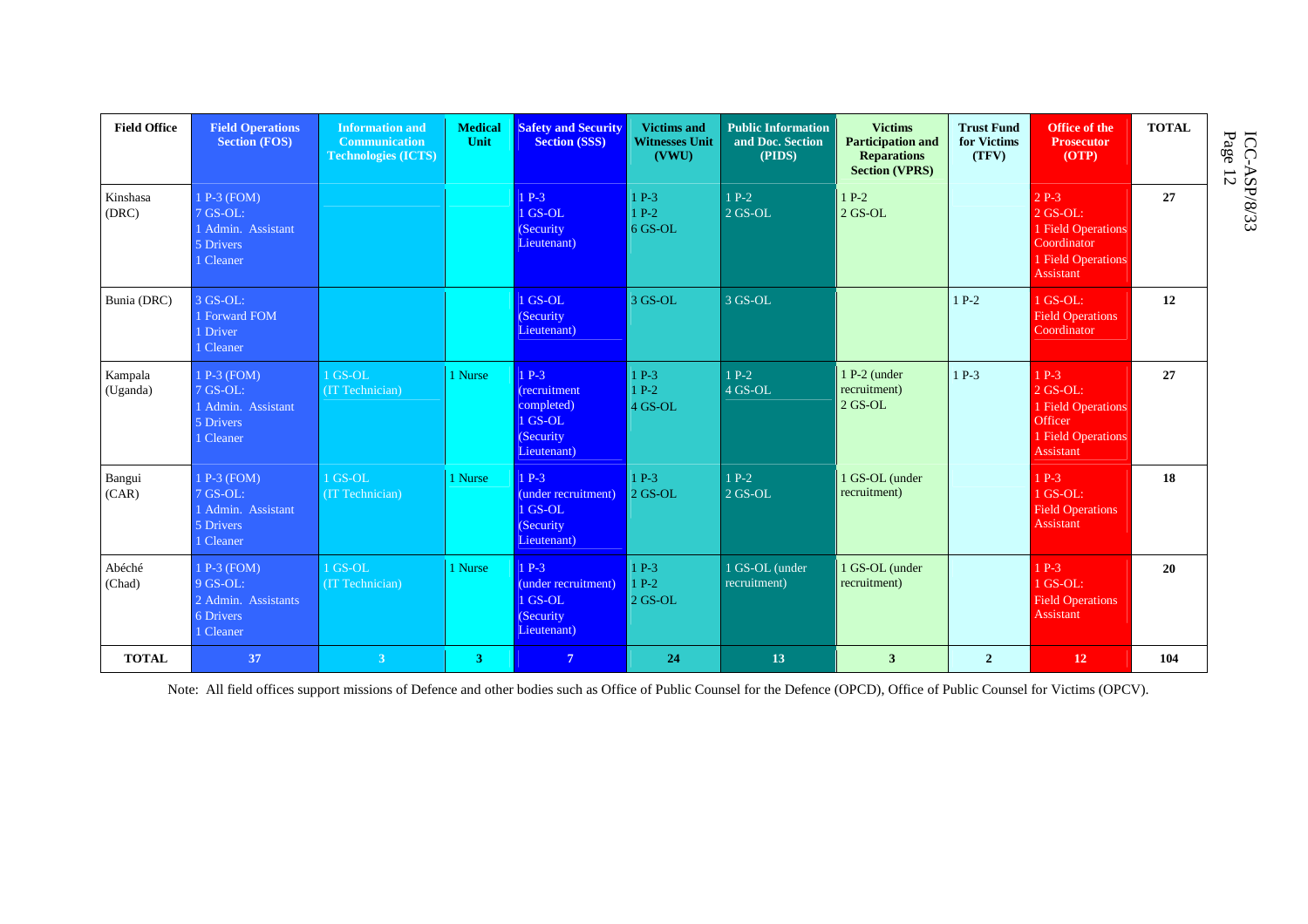## **Annex III**

## **Sub-programme 3280: Field Operations Section - proposed budget and staffing for 2010**

| 3280                                | Expenditure 2008<br>(thousands of euro) |            |         |                     | Approved budget 2009 |         |       | Proposed budget 2010 |         | Resource growth |         | Resource growth |         |
|-------------------------------------|-----------------------------------------|------------|---------|---------------------|----------------------|---------|-------|----------------------|---------|-----------------|---------|-----------------|---------|
| <b>Field Operations Section</b>     |                                         |            |         | (thousands of euro) |                      |         |       | (thousands of euro)  |         | 2010 vs 2008    |         | 2010 vs 2009    |         |
| budget                              |                                         | Situation- |         |                     | Situation-           |         |       | Situation-           |         |                 |         |                 |         |
|                                     | Basic                                   | related    | Total   | <b>Basic</b>        | related              | Total   | Basic | related              | Total   | Amount          | $\%$    | Amount          | $\%$    |
| Professional staff                  |                                         | 614.0      | 614.0   |                     | 622.0                | 622.0   |       | 964.4                | 964.4   | 350.4           | 57.1    | 342.4           | 55.0    |
| General Service staff               |                                         |            |         |                     | 417.7                | 417.7   |       | 510.9                | 510.9   | 510.9           |         | 93.2            | 22.3    |
| Subtotal staff                      |                                         | 614.0      | 614.0   |                     | 1,039.7              | 1,039.7 |       | 1,475.3              | 1,475.3 | 861.3           | 140.3   | 435.6           | 41.9    |
| General temporary assistance        |                                         | 470.5      | 470.5   |                     | 203.0                | 203.0   |       | 93.2                 | 93.2    | $-377.3$        | $-80.2$ | $-109.8$        | $-54.1$ |
| Temporary assistance for meetings   |                                         |            |         |                     |                      |         |       |                      |         |                 |         |                 |         |
| Overtime                            |                                         |            |         |                     |                      |         |       |                      |         |                 |         |                 |         |
| Consultants                         |                                         |            |         |                     |                      |         |       |                      |         |                 |         |                 |         |
| Subtotal other staff                |                                         | 470.5      | 470.5   |                     | 203.0                | 203.0   |       | 93.2                 | 93.2    | $-377.3$        | $-80.2$ | $-109.8$        | $-54.1$ |
| Travel                              |                                         | 176.6      | 176.6   |                     | 125.4                | 125.4   |       | 153.2                | 153.2   | $-23.4$         | $-13.3$ | 27.8            | 22.1    |
| Hospitality                         |                                         |            |         |                     |                      |         |       |                      |         |                 |         |                 |         |
| Contractual services incl. training |                                         | 180.3      | 180.3   |                     | 183.8                | 183.8   |       | 84.1                 | 84.1    | $-96.2$         | $-53.3$ | $-99.7$         | $-54.2$ |
| General operating expenses          |                                         | 505.6      | 505.6   |                     | 640.8                | 640.8   |       | 577.7                | 577.7   | 72.1            | 14.3    | $-63.1$         | $-9.8$  |
| Supplies and materials              |                                         | 273.1      | 273.1   |                     | 178.9                | 178.9   |       | 245.8                | 245.8   | $-27.3$         | $-10.0$ | 66.9            | 37.4    |
| Furniture and equipment             |                                         | 174.1      | 174.1   |                     | 134.6                | 134.6   |       | 27.1                 | 27.1    | $-147.0$        | $-84.4$ | $-107.5$        | $-79.9$ |
| Subtotal non-staff                  |                                         | 1,309.7    | 1,309.7 |                     | 1,263.5              | 1,263.5 |       | 1,087.9              | 1,087.9 | $-221.8$        | $-16.9$ | $-175.6$        | $-13.9$ |
| <b>Total</b>                        |                                         | 2,394.2    | 2,394.2 |                     | 2,506.2              | 2,506.2 |       | 2,656.4              | 2,656.4 | 262.2           | 11.0    | 150.2           | 6.0     |